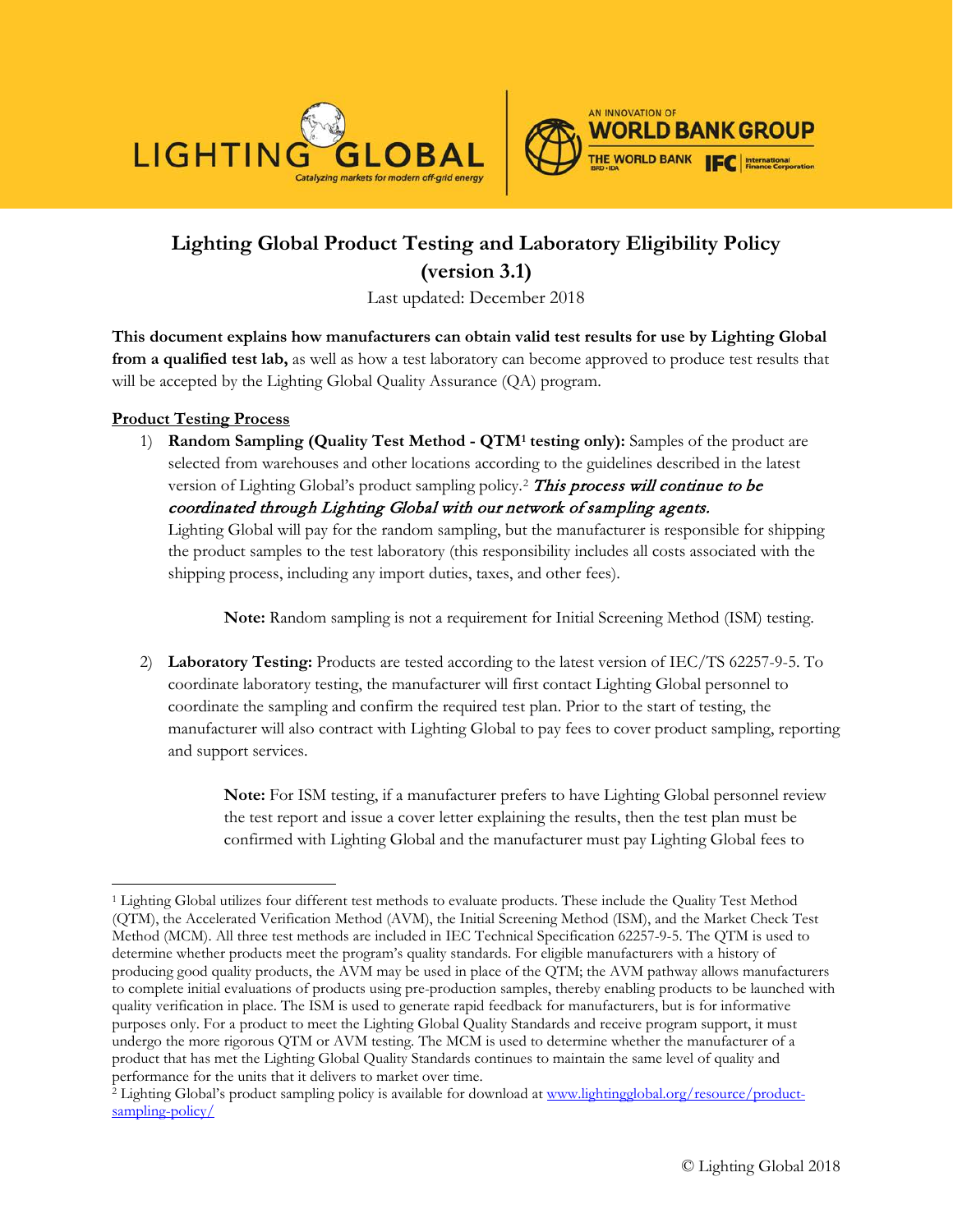cover the cost of reporting and support services. Otherwise, if a manufacturer does not want these additional services and only needs the ISM test results, they may coordinate directly with the test labs for ISM testing without involving Lighting Global personnel.

Following initial engagement, if needed, Lighting Global will provide the manufacturer with contact information for one or more appropriate test labs to conduct the testing. Manufacturers are welcome to coordinate with a test lab of their choosing, though the lab and test plan must be approved by Lighting Global prior to testing commencing. The manufacturer will contract directly with the test lab, including negotiating the price of testing. Additionally, both the manufacturer and the test laboratory need to sign documents confirming that no conflicts of interest (financial or otherwise) or the appearance thereof exist between the manufacturer and the test laboratory.

Approved test labs are listed on the Lighting Global Lab Network webpage as approved for conducting tests according to the required test method.[3](#page-1-0) If a test lab is interested in conducting testing for Lighting Global, they must meet the requirements in Table 1 and apply for approval. Test results will only be approved after the laboratory has completed the Test Laboratory application process, and the Lighting Global Quality Assurance team has confirmed that the lab meets the requirements to conduct tests that will be accepted by the Lighting Global Quality Assurance Program.

3) **Feedback and Support from Lighting Global:** At the completion of testing, to qualify for feedback and/or support from Lighting Global and its affiliate programs, *the test laboratory* must submit the test results to Lighting Global (test reports provided directly by the manufacturer will not be considered valid). Based on the test results, Lighting Global offers feedback and support to clients ranging from aid in interpreting test reports to issuing Standardized Specifications Sheets.

 $\overline{a}$ 

<span id="page-1-0"></span><sup>3</sup> https://www.lightingglobal.org/quality-assurance-program/test-laboratory-network/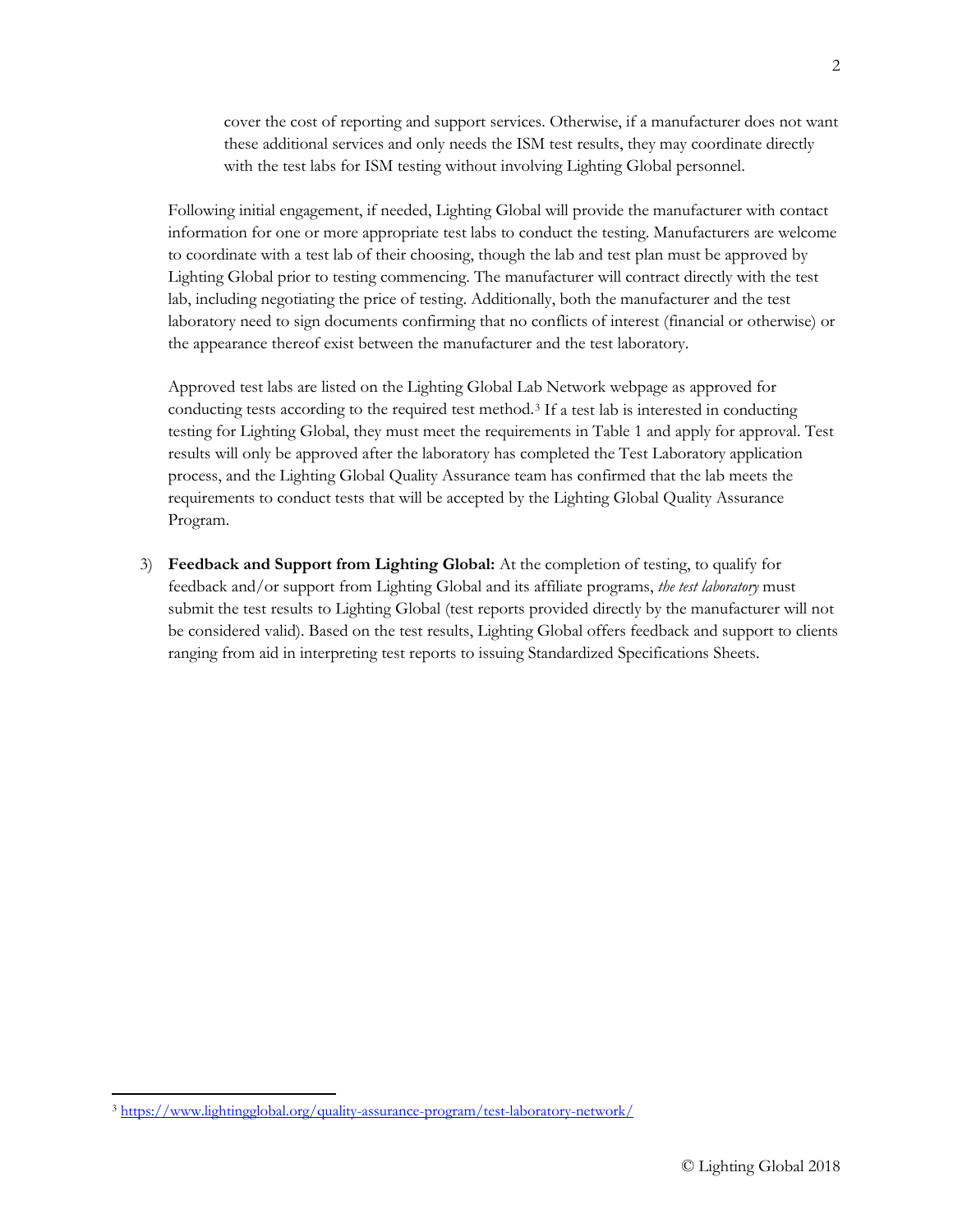|                                             | Quality Test Method (QTM) and/or<br><b>Accelerated Verification Method (AVM)</b><br>[IEC/TS 62257-9-5]                                                                                                                                                                                                                                                                                                                                        | <b>Initial Screening Method (ISM)</b><br>and / or<br>Market Check Method (MCM):<br><b>Primary Check Tests</b>                                                                    |
|---------------------------------------------|-----------------------------------------------------------------------------------------------------------------------------------------------------------------------------------------------------------------------------------------------------------------------------------------------------------------------------------------------------------------------------------------------------------------------------------------------|----------------------------------------------------------------------------------------------------------------------------------------------------------------------------------|
| Laboratory<br>accreditation<br>requirements | ISO 17025 accreditation to conduct<br>tests according to the latest edition of<br>IEC/TS 62257-9-5                                                                                                                                                                                                                                                                                                                                            | Laboratory meets QTM requirement<br><b>OR</b><br>Laboratory is currently participating in the<br>Lighting Global round robin testing<br>framework and producing accurate results |
| Sampling<br>requirements                    | Random sampling must be conducted<br>by an agent of Lighting Global. The<br>sampling procedure is described in the<br>latest version of Lighting Global's<br>product sampling policy. To coordinate<br>sampling events, please contact<br>Lighting Global quality assurance at<br>testing@lightingglobal.org for pico-<br>products (products 10 W and smaller)<br>and shs@lightingglobal.org for SHS<br>kits (products between $11 - 350$ W). | No requirement for ISM testing<br>Products are randomly sampled from the<br>market by Lighting Global personnel or<br>affiliates for MCM testing.                                |
| Additional<br>requirements                  | Laboratories may also be required to have key personnel participate in training and/or<br>to otherwise demonstrate competence with the test methods specified in IEC TS<br>$62257 - 9 - 5.$                                                                                                                                                                                                                                                   |                                                                                                                                                                                  |

**Table 1. Criteria for test labs to produce valid test results for use by Lighting Global.**

## **For Test Laboratories: How to Qualify to Produce Results for Lighting Global**

With the QTM, AVM, MCM and ISM test procedures published in IEC/TS 62257-9-5, qualified test laboratories now have the ability to produce valid test results for use by Lighting Global. However, whether or not a particular test laboratory qualifies to produce valid test results for Lighting Global according to the procedures in the latest edition of IEC 62257-9-5 is dependent on the criteria listed in Table 1.

**Test laboratories that are interested to perform QTM, AVM, or MCM testing** (possibly in addition to ISM testing) must contact the Lighting Global QA team [\(testing@lightingglobal.org\)](mailto:testing@lightingglobal.org) to obtain the Lighting Global Test Laboratory application. This application will require the interested test laboratory to submit the following, at a minimum, for consideration:

- **Curricula vitae for all laboratory personnel** that will be involved in testing, as well as a description of the particular tests each person will be involved in;
- A **list of all equipment** that will be used in testing, and the associated specifications sheets for each unique piece of equipment; *and*
- Documentation proving the lab holds the **appropriate accreditation(s)** to conduct the tests (see Table 1).